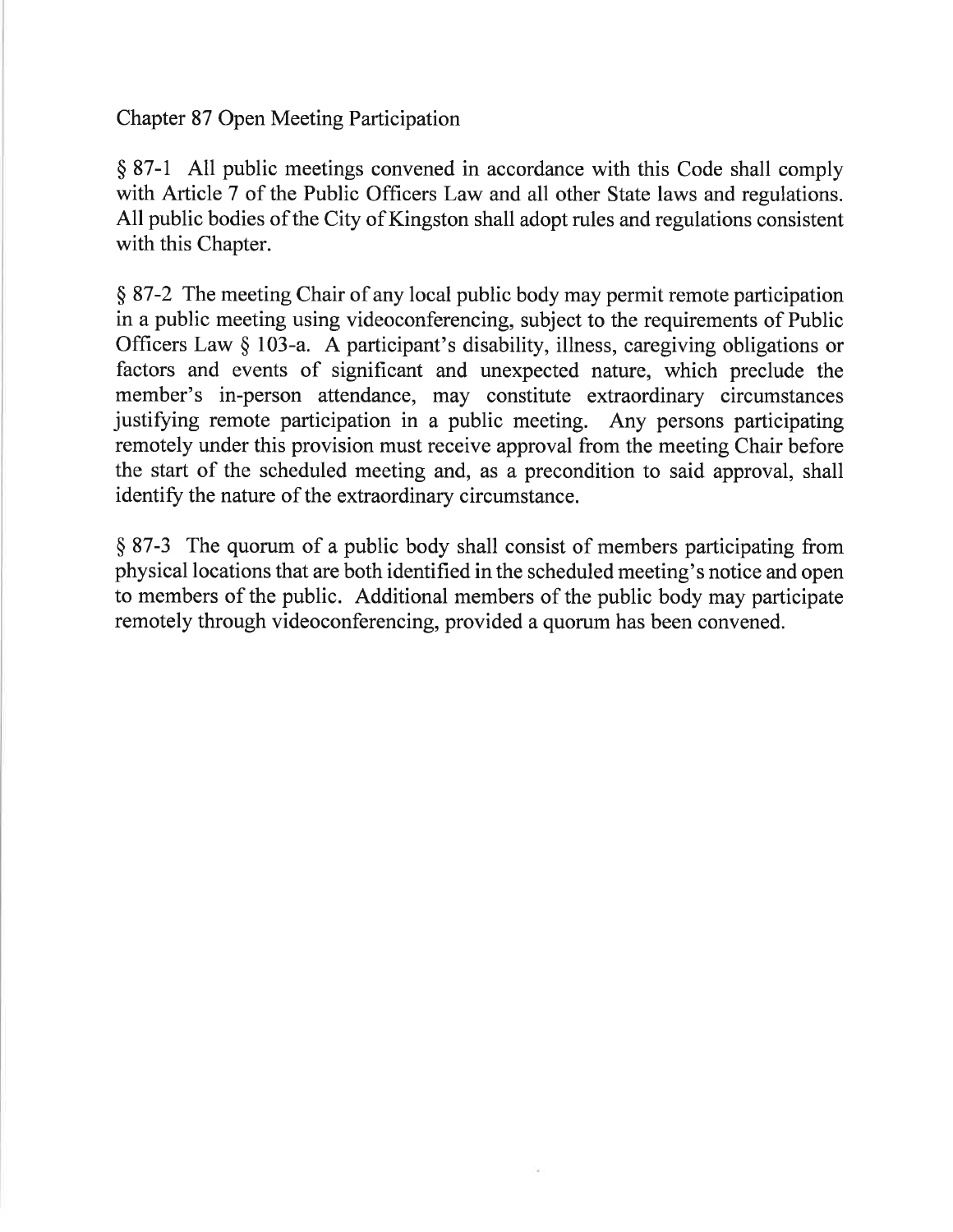## LOCAL LAW OF 2022 OF THE CITY OF KINGSTON, NEW YORK, AUTHORIZING THE ADOPTION OF A NEW CHAPTER 87 OF THE CODE OF' THE CITY OF KINGSTON ENTITLED "OPEN MEETING PARTICIPATION"

Sponsored By: Laws & Rules Committee: Alderpersons: Worthington, Frankel, Hill, Olivieri, Scott-Childress

WHEREAS, amendments to the Open Meetings Law (Ch. 56 of the Laws of 2022) went into effect on April 9, 2022; and

WHEREAS, the aforementioned amendments require each city that wishes to allow for remote attendance by its members of public bodies at locations that do not allow for in-person physical attendance by the public to adopt a local law authorizing such remote attendance and establishing written procedures therefore;

## NOW THEREFORE, BE IT ENACTED AS FOLLOWS:

**SECTION 1.** That the Common Council authorizes the amendment of Chapter 87 of the Administrative Code of the City of Kingston as annexed hereto.

**SECTION 2.** If any provisions of this local law are held to be unconstitutional or otherwise invalid by any court of competent jurisdiction, the remaining provisions of the local law shall remain in effect.

**SECTION 3.** This local law shall take effect upon filing with the Secretary of State.

Submitted to the Mayor this \_\_\_\_\_\_ day of Approved by the Mayor this \_\_\_\_\_ day of  $\frac{2022}{\sqrt{10}}$ 

 $2022$ 

Elisa Tinti, City Clerk Steven T. Noble, Mayor

Adopted by Council on 2022